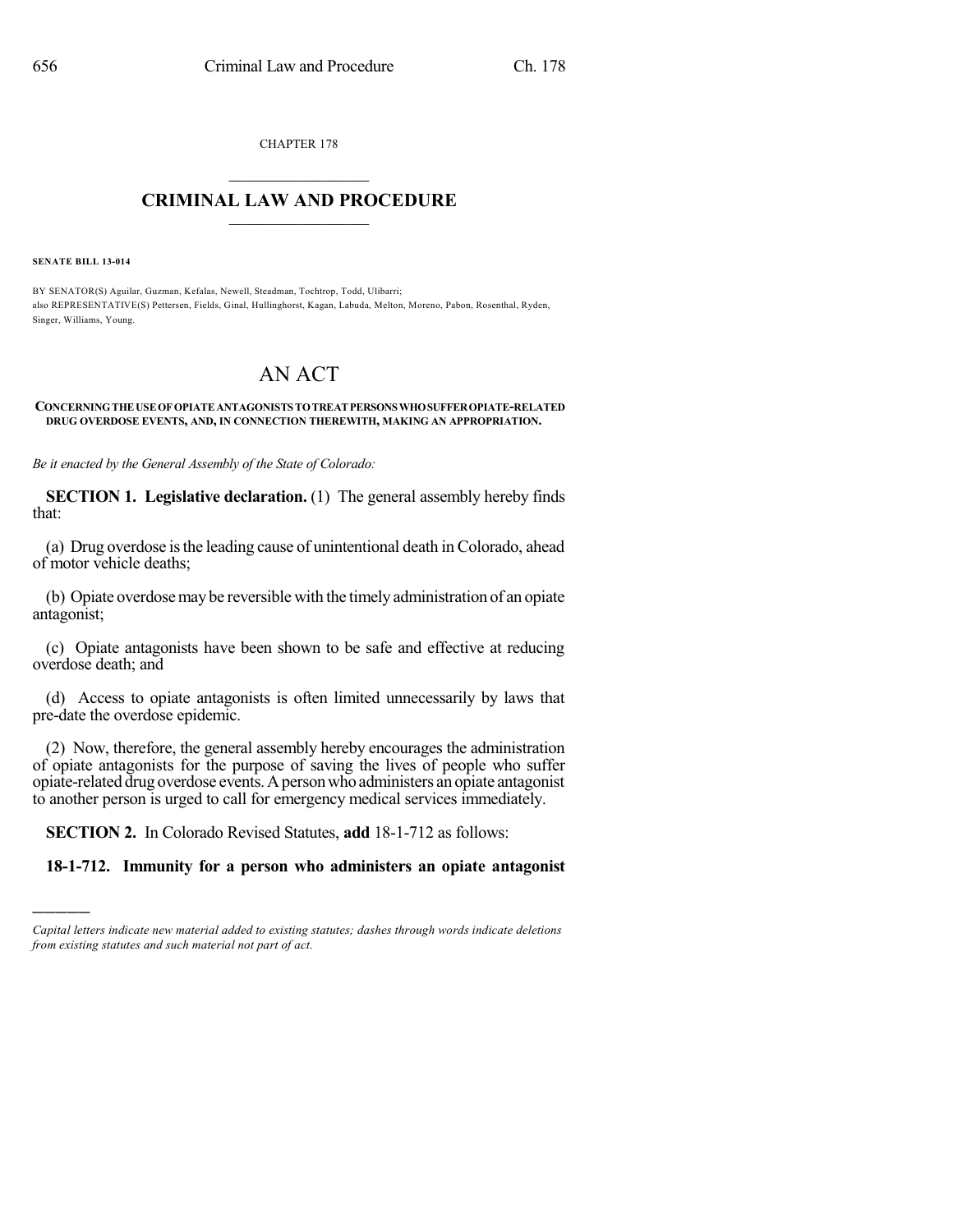**during an opiate-related drug overdose event - definitions.** (1) **Legislative declaration.**THE GENERAL ASSEMBLY HEREBY ENCOURAGES THE ADMINISTRATION OF OPIATE ANTAGONISTS FOR THE PURPOSE OF SAVING THE LIVES OF PEOPLE WHO SUFFER OPIATE-RELATED DRUGOVERDOSE EVENTS.APERSON WHO ADMINISTERS AN OPIATE ANTAGONIST TO ANOTHER PERSON IS URGED TO CALL FOR EMERGENCY MEDICAL SERVICES IMMEDIATELY.

(2) **General immunity.** APERSON OTHER THAN A HEALTH CARE PROVIDER OR A HEALTH CARE FACILITY WHO ACTS IN GOOD FAITH TO ADMINISTER AN OPIATE ANTAGONIST TO ANOTHER PERSON WHOM THE PERSON BELIEVES TO BE SUFFERING AN OPIATE-RELATED DRUG OVERDOSE EVENT SHALL BE IMMUNE FROM CRIMINAL PROSECUTION FOR SUCH ACT.

(3) (a) **Licensed prescribers and dispensers.** A PERSON WHO IS PERMITTED BY LAW TO PRESCRIBE OR DISPENSE AN OPIATE ANTAGONIST SHALL BE IMMUNE FROM CRIMINAL PROSECUTION FOR:

(I) SUCH PRESCRIBING OR DISPENSING; OR

(II) ANY OUTCOMES RESULTING FROM THE EVENTUAL ADMINISTRATION OF THE OPIATE ANTAGONIST BY A LAYPERSON.

(b) A PRESCRIBER OR DISPENSER WHO DISPENSES AN OPIATE ANTAGONIST IS STRONGLY ENCOURAGED TO EDUCATE PERSONS RECEIVING THE OPIATE ANTAGONIST ON THE USE OF AN OPIATE ANTAGONIST FOR OVERDOSE,INCLUDING BUT NOT LIMITED TO INSTRUCTION CONCERNING RISK FACTORS FOR OVERDOSE, RECOGNITION OF OVERDOSE, CALLING EMERGENCY MEDICAL SERVICES, RESCUE BREATHING, AND ADMINISTRATION OF AN OPIATE ANTAGONIST.

(4) THE PROVISIONS OF THIS SECTION SHALL NOT BE INTERPRETED TO ESTABLISH ANY DUTY OR STANDARD OF CARE IN THE PRESCRIBING, DISPENSING, OR ADMINISTRATION OF AN OPIATE ANTAGONIST.

(5) **Definitions.** AS USED IN THIS SECTION, UNLESS THE CONTEXT OTHERWISE REQUIRES:

(a) "HEALTH CARE FACILITY" MEANS A HOSPITAL, A HOSPICE INPATIENT RESIDENCE, A NURSING FACILITY, A DIALYSIS TREATMENT FACILITY, AN ASSISTED LIVING RESIDENCE, AN ENTITY THAT PROVIDES HOME- AND COMMUNITY-BASED SERVICES, A HOSPICE OR HOME HEALTH CARE AGENCY, OR ANOTHER FACILITY THAT PROVIDES OR CONTRACTS TO PROVIDE HEALTH CARE SERVICES, WHICH FACILITY IS LICENSED, CERTIFIED, OR OTHERWISE AUTHORIZED OR PERMITTED BY LAW TO PROVIDE MEDICAL TREATMENT.

(b) (I) "HEALTH CARE PROVIDER" MEANS:

(A) A LICENSED OR CERTIFIED PHYSICIAN, NURSE PRACTITIONER, PHYSICIAN ASSISTANT, OR PHARMACIST; OR

(B) A HEALTH MAINTENANCE ORGANIZATION LICENSED AND CONDUCTING BUSINESS IN THIS STATE.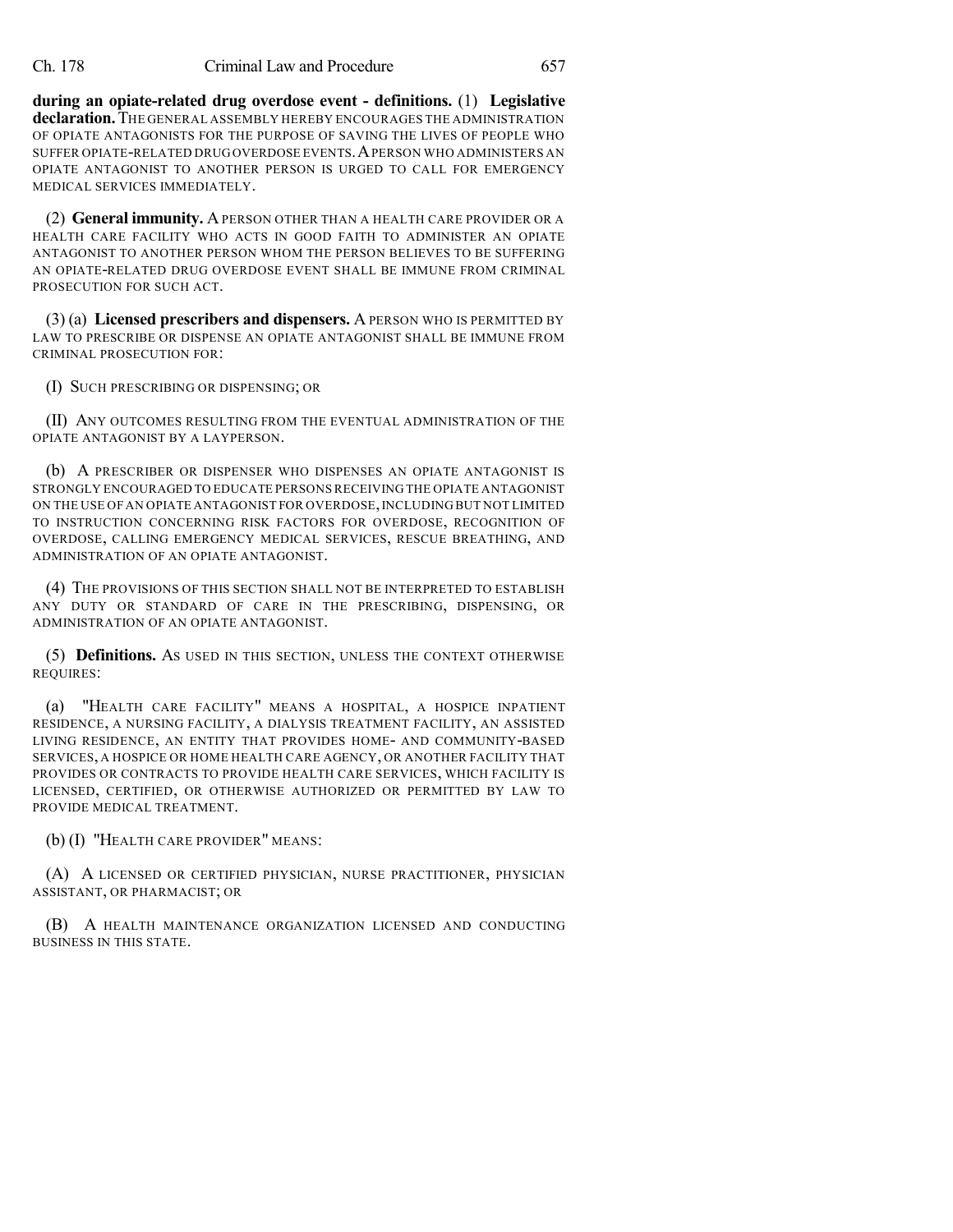(II) "HEALTH CARE PROVIDER" DOES NOT INCLUDE A PODIATRIST, OPTOMETRIST, DENTIST, OR VETERINARIAN.

(c) "OPIATE" HAS THE SAME MEANING AS SET FORTH IN SECTION 18-18-102 (21).

(d) "OPIATE ANTAGONIST" MEANS NALOXONE HYDROCHLORIDE OR ANY SIMILARLY ACTING DRUG THAT IS NOT A CONTROLLED SUBSTANCE AND THAT IS APPROVED BY THE FEDERAL FOOD AND DRUG ADMINISTRATION FOR THE TREATMENT OF A DRUG OVERDOSE.

(e) "OPIATE-RELATED DRUG OVERDOSE EVENT" MEANS AN ACUTE CONDITION, INCLUDING BUT NOT LIMITED TO A DECREASED LEVEL OF CONSCIOUSNESS OR RESPIRATORY DEPRESSION RESULTING FROM THE CONSUMPTION OR USE OF A CONTROLLED SUBSTANCE, OR ANOTHER SUBSTANCE WITH WHICH A CONTROLLED SUBSTANCE WASCOMBINED,AND THAT A LAYPERSON WOULD REASONABLY BELIEVE TO BE AN OPIATE-RELATED DRUG OVERDOSE EVENT THAT REQUIRES MEDICAL ASSISTANCE.

**SECTION 3.** In Colorado Revised Statutes, **add** 13-21-108.7 as follows:

**13-21-108.7. Persons rendering emergency assistance through the administration of an opiate antagonist - limited immunity - legislative declaration - definitions.** (1) **Legislative declaration.** THE GENERAL ASSEMBLY HEREBY ENCOURAGES THE ADMINISTRATION OF OPIATE ANTAGONISTS FOR THE PURPOSE OF SAVING THE LIVES OF PEOPLE WHO SUFFER OPIATE-RELATED DRUG OVERDOSE EVENTS. A PERSON WHO ADMINISTERS AN OPIATE ANTAGONIST TO ANOTHER PERSON IS URGED TO CALL FOR EMERGENCY MEDICAL SERVICES IMMEDIATELY.

(2) **Definitions.** AS USED IN THIS SECTION, UNLESS THE CONTEXT OTHERWISE REQUIRES:

(a) "HEALTH CARE FACILITY" MEANS A HOSPITAL, A HOSPICE INPATIENT RESIDENCE, A NURSING FACILITY, A DIALYSIS TREATMENT FACILITY, AN ASSISTED LIVING RESIDENCE, AN ENTITY THAT PROVIDES HOME- AND COMMUNITY-BASED SERVICES, A HOSPICE OR HOME HEALTH CARE AGENCY, OR ANOTHER FACILITY THAT PROVIDES OR CONTRACTS TO PROVIDE HEALTH CARE SERVICES, WHICH FACILITY IS LICENSED, CERTIFIED, OR OTHERWISE AUTHORIZED OR PERMITTED BY LAW TO PROVIDE MEDICAL TREATMENT.

(b) (I) "HEALTH CARE PROVIDER" MEANS:

(A) A LICENSED OR CERTIFIED PHYSICIAN, NURSE PRACTITIONER, PHYSICIAN ASSISTANT, OR PHARMACIST; OR

(B) A HEALTH MAINTENANCE ORGANIZATION LICENSED AND CONDUCTING BUSINESS IN THIS STATE.

(II) "HEALTH CARE PROVIDER" DOES NOT INCLUDE A PODIATRIST, OPTOMETRIST, DENTIST, OR VETERINARIAN.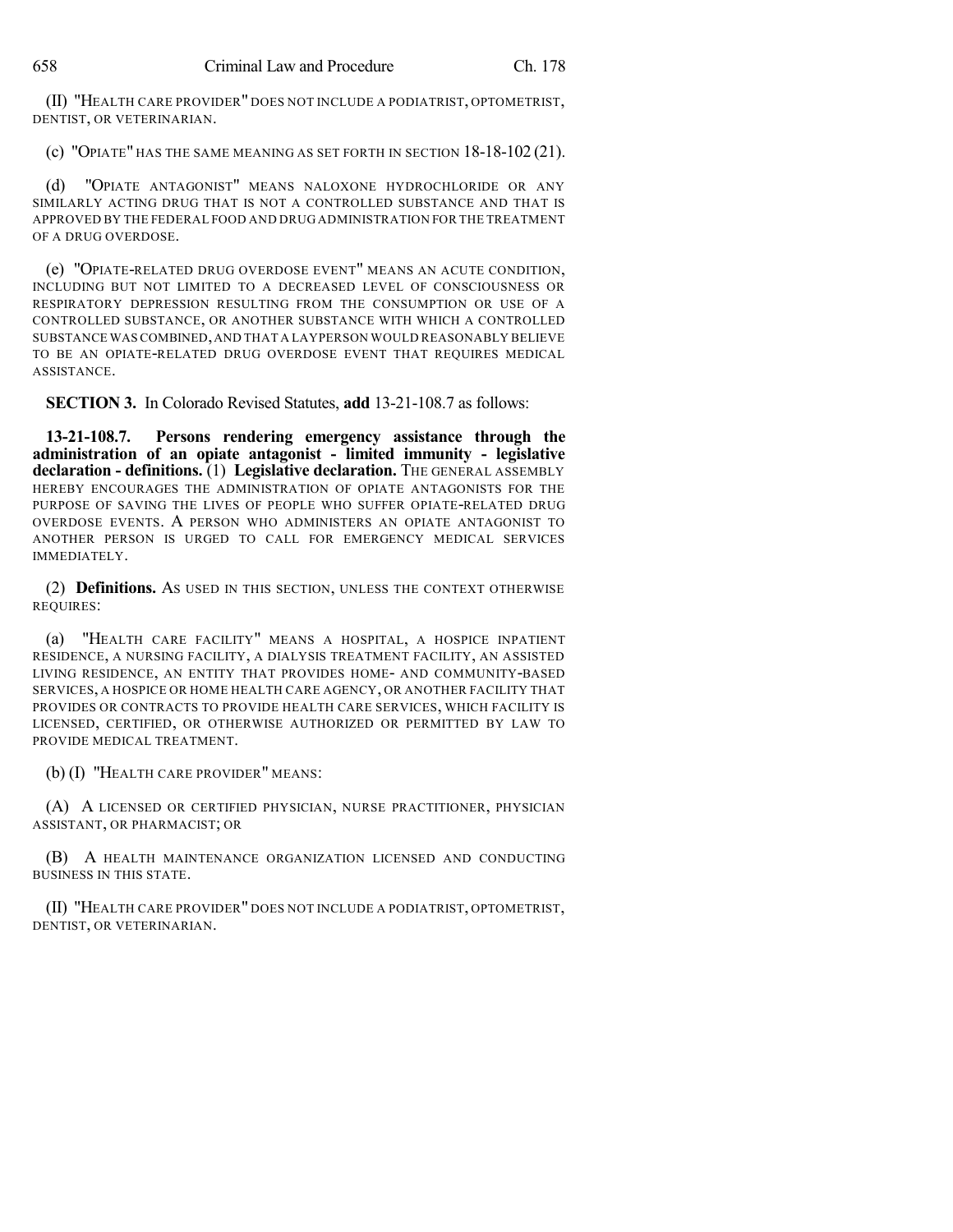(c) "OPIATE" HAS THE SAME MEANING AS SET FORTH IN SECTION 18-18-102 (21), C.R.S.

(d) "OPIATE ANTAGONIST" MEANS NALOXONE HYDROCHLORIDE OR ANY SIMILARLY ACTING DRUG THAT IS NOT A CONTROLLED SUBSTANCE AND THAT IS APPROVED BY THE FEDERAL FOOD AND DRUG ADMINISTRATION FOR THE TREATMENT OF A DRUG OVERDOSE.

(e) "OPIATE-RELATED DRUG OVERDOSE EVENT" MEANS AN ACUTE CONDITION, INCLUDING BUT NOT LIMITED TO A DECREASED LEVEL OF CONSCIOUSNESS OR RESPIRATORY DEPRESSION RESULTING FROM THE CONSUMPTION OR USE OF A CONTROLLED SUBSTANCE, OR ANOTHER SUBSTANCE WITH WHICH A CONTROLLED SUBSTANCE WAS COMBINED,AND THAT A LAYPERSON WOULD REASONABLY BELIEVE TO BE AN OPIATE-RELATED DRUG OVERDOSE EVENT THAT REQUIRES MEDICAL ASSISTANCE.

(3) **General immunity.** APERSON OTHER THAN A HEALTH CARE PROVIDER OR A HEALTH CARE FACILITY WHO ACTS IN GOOD FAITH TO ADMINISTER AN OPIATE ANTAGONIST TO ANOTHER PERSON WHOM THE PERSON BELIEVES TO BE SUFFERING AN OPIATE-RELATED DRUG OVERDOSE EVENT SHALL NOT BE LIABLE FOR ANY CIVIL DAMAGES FOR ACTS OR OMISSIONS MADE AS A RESULT OF SUCH ACT.

(4) (a) **Licensed prescribers and dispensers.** A PERSON WHO IS PERMITTED BY LAW TO PRESCRIBE OR DISPENSE AN OPIATE ANTAGONIST SHALL NOT BE LIABLE FOR ANY CIVIL DAMAGES RESULTING FROM:

(I) SUCH PRESCRIBING OR DISPENSING; OR

(II) ANY OUTCOMES RESULTING FROM THE EVENTUAL ADMINISTRATION OF THE OPIATE ANTAGONIST BY A LAYPERSON.

(b) A PRESCRIBER OR DISPENSER WHO DISPENSES AN OPIATE ANTAGONIST IS STRONGLY ENCOURAGED TO EDUCATE PERSONS RECEIVING THE OPIATE ANTAGONIST ON THE USE OF AN OPIATE ANTAGONIST FOR OVERDOSE,INCLUDING BUT NOT LIMITED TO INSTRUCTION CONCERNING RISK FACTORS FOR OVERDOSE, RECOGNITION OF OVERDOSE, CALLING EMERGENCY MEDICAL SERVICES, RESCUE BREATHING, AND ADMINISTRATION OF AN OPIATE ANTAGONIST.

(5) THE PROVISIONS OF THIS SECTION SHALL NOT BE INTERPRETED TO ESTABLISH ANY DUTY OR STANDARD OF CARE IN THE PRESCRIBING, DISPENSING, OR ADMINISTRATION OF AN OPIATE ANTAGONIST.

**SECTION 4.** In Colorado Revised Statutes, 12-36-117, **add** (1.7) as follows:

**12-36-117. Unprofessional conduct.** (1.7) THE PRESCRIBING, DISPENSING, OR DISTRIBUTION OF AN OPIATE ANTAGONIST BY A LICENSED HEALTH CARE PRACTITIONER SHALL NOT CONSTITUTE UNPROFESSIONAL CONDUCT IF HE OR SHE PRESCRIBED,DISPENSED,OR DISTRIBUTED THE OPIATE ANTAGONIST IN A GOOD FAITH EFFORT TO ASSIST:

(a) A PERSON WHO IS AT INCREASED RISK OF EXPERIENCING OR LIKELY TO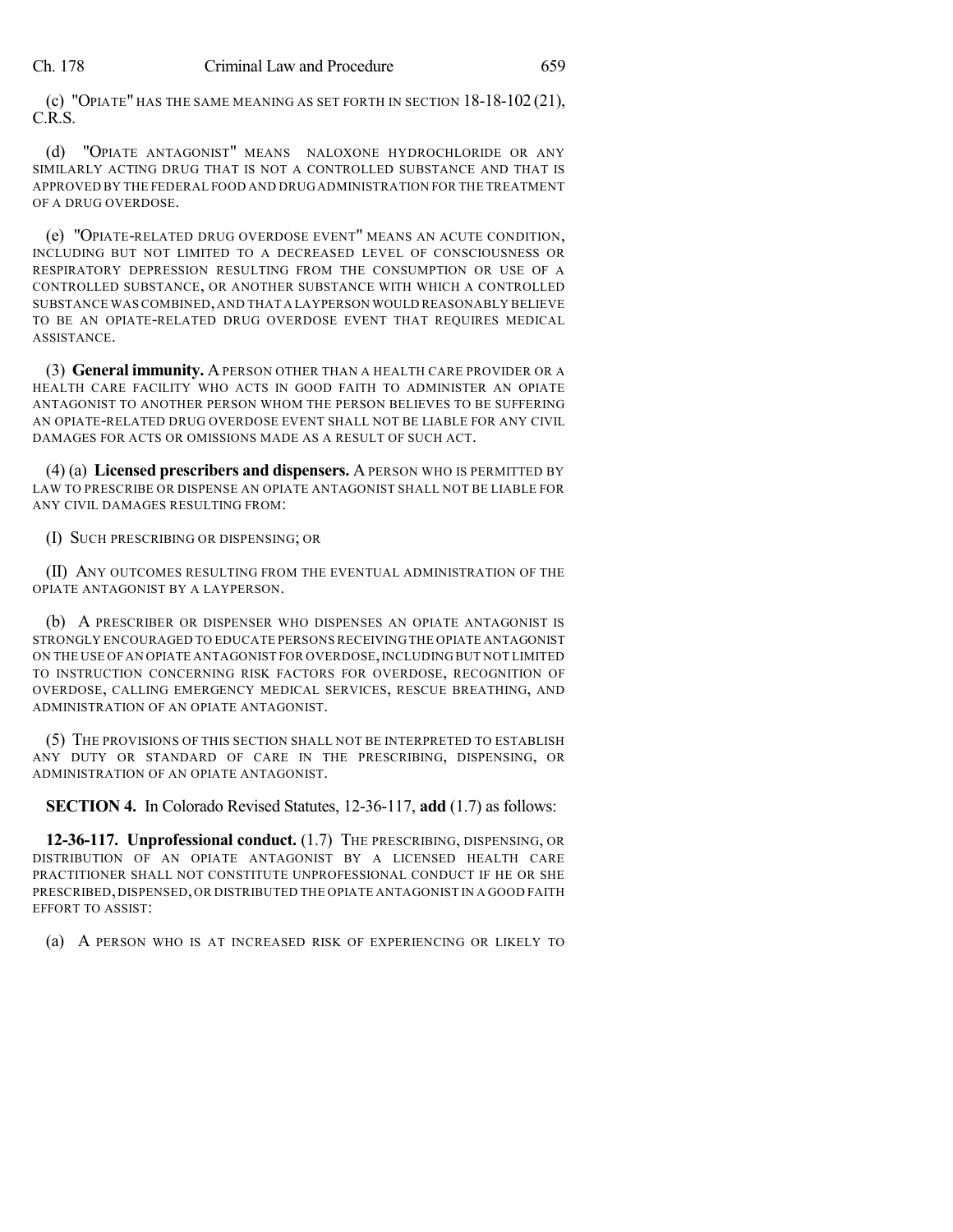EXPERIENCE AN OPIATE-RELATED DRUG OVERDOSE EVENT, AS DEFINED IN SECTION 18-1-712 (5) (e), C.R.S.; OR

(b) A FAMILY MEMBER, FRIEND, OR OTHER PERSON WHO IS IN A POSITION TO ASSIST A PERSON WHO IS AT INCREASED RISK OF EXPERIENCING OR LIKELY TO EXPERIENCE AN OPIATE-RELATED DRUG OVERDOSE EVENT, AS DEFINED IN SECTION 18-1-712 (5) (e), C.R.S.

**SECTION 5.** In Colorado Revised Statutes, 12-42.5-123, **add** (3) as follows:

**12-42.5-123. Unprofessional conduct - grounds for discipline.** (3) THE DISPENSING OR DISTRIBUTION OF AN OPIATE ANTAGONIST BY A PHARMACIST SHALL NOT CONSTITUTE UNPROFESSIONAL CONDUCT IF HE OR SHE DISPENSED OR DISTRIBUTED THE OPIATE ANTAGONIST IN A GOOD FAITH EFFORT TO ASSIST:

(a) A PERSON WHO IS AT INCREASED RISK OF EXPERIENCING OR LIKELY TO EXPERIENCE AN OPIATE-RELATED DRUG OVERDOSE EVENT, AS DEFINED IN SECTION 18-1-712 (5) (e), C.R.S.; OR

(b) A FAMILY MEMBER, FRIEND, OR OTHER PERSON WHO IS IN A POSITION TO ASSIST A PERSON WHO IS AT INCREASED RISK OF EXPERIENCING OR LIKELY TO EXPERIENCE AN OPIATE-RELATED DRUG OVERDOSE EVENT, AS DEFINED IN SECTION 18-1-712 (5) (e), C.R.S.

**SECTION 6.** In Colorado Revised Statutes, 12-38-117, **add** (6) as follows:

**12-38-117. Grounds for discipline.** (6) THE PRESCRIBING, DISPENSING, OR DISTRIBUTION OF AN OPIATE ANTAGONIST BY AN ADVANCED PRACTICE NURSE SHALL NOT CONSTITUTE GROUNDS FOR DISCIPLINE IF HE OR SHE PRESCRIBED,DISPENSED,OR DISTRIBUTED THE OPIATE ANTAGONIST IN A GOOD FAITH EFFORT TO ASSIST:

(a) A PERSON WHO IS AT INCREASED RISK OF EXPERIENCING OR LIKELY TO EXPERIENCE AN OPIATE-RELATED DRUG OVERDOSE EVENT, AS DEFINED IN SECTION 18-1-712 (5) (e), C.R.S.; OR

(b) A FAMILY MEMBER, FRIEND, OR OTHER PERSON WHO IS IN A POSITION TO ASSIST A PERSON WHO IS AT INCREASED RISK OF EXPERIENCING OR LIKELY TO EXPERIENCE AN OPIATE-RELATED DRUG OVERDOSE EVENT, AS DEFINED IN SECTION 18-1-712 (5) (e), C.R.S.

**SECTION 7.** In Colorado Revised Statutes,  $12-42.5-102$ , **add**  $(42)$  (b) (XIV) as follows:

**12-42.5-102. Definitions.** As used in this article, unless the context otherwise requires or the term is otherwise defined in another part of this article:

(42) (b) "Wholesale distribution" does not include:

(XIV) THE DISTRIBUTION OF NALOXONE.

**SECTION 8.** In Colorado Revised Statutes, **amend** 12-42.5-105 as follows: